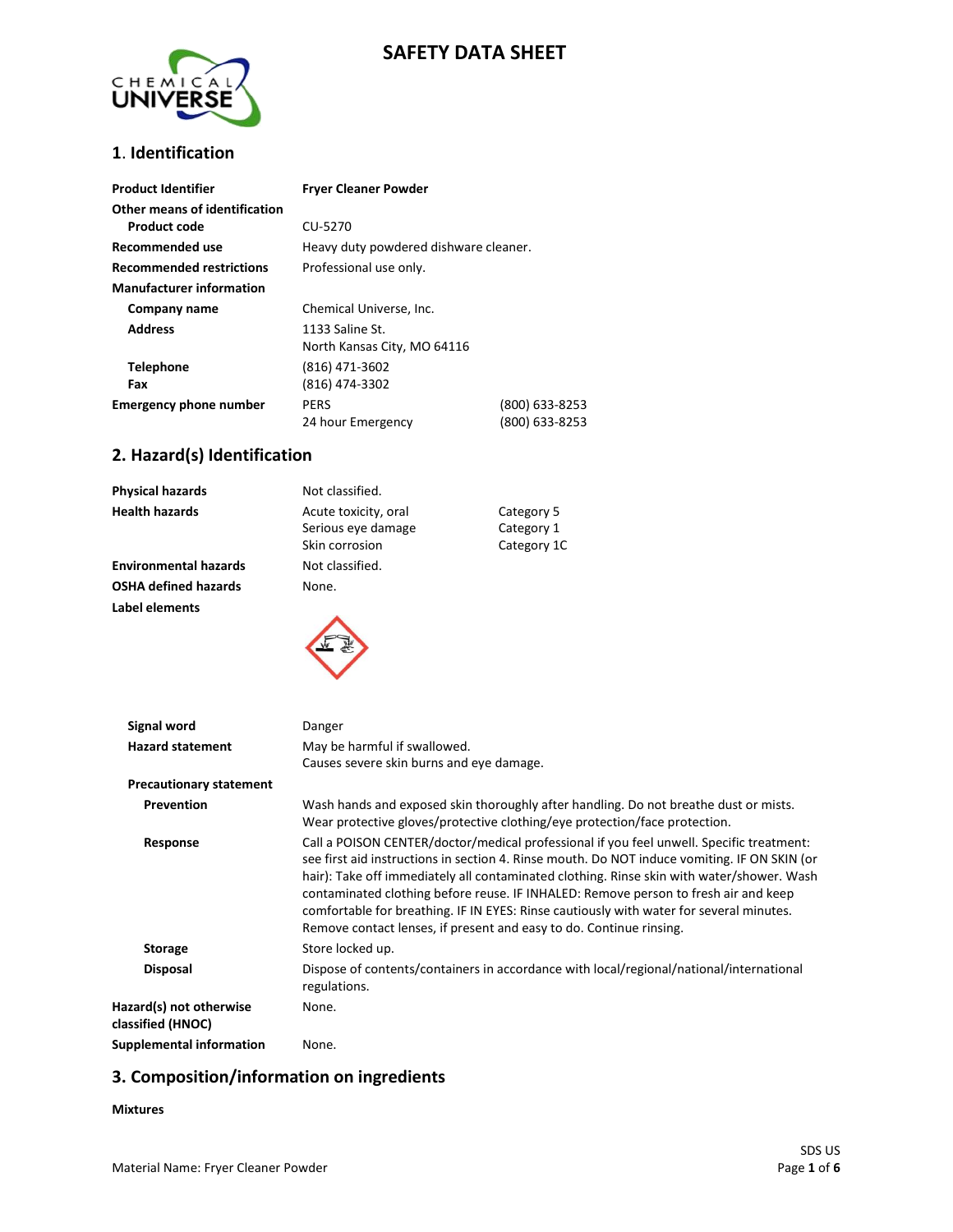| <b>Chemical name</b>                     | <b>CAS number</b> | %         |
|------------------------------------------|-------------------|-----------|
| Sodium Metasilicate                      | 6834-92-0         | $20 - 30$ |
| Nonylphenol ethoxylate                   | 127087-87-0       | 1-5       |
| Other components below reportable levels |                   | 60-80     |

#### **4. First-aid measures**

| <b>Inhalation</b>                                                            | Move to fresh air. Call a physician if symptoms develop or persist.                                                                                                                                                   |
|------------------------------------------------------------------------------|-----------------------------------------------------------------------------------------------------------------------------------------------------------------------------------------------------------------------|
| <b>Skin contact</b>                                                          | Remove contaminated clothing immediately and wash skin with soap and water. Neutralize<br>burns with vinegar. In case of eczema or other skin disorders: Seek medical attention and take<br>along these instructions. |
| Eye contact                                                                  | Rinse with water for at least 15 minutes. Remove contact lenses if present and easy to do so.<br>Immediately call a physician or transport to hospital.                                                               |
| Ingestion                                                                    | Rinse mouth. Get medical attention immediately. Do not induce vomiting.                                                                                                                                               |
| <b>Most important</b><br>symptoms/effects, acute and<br>delayed              | Can cause serious eye damage. Can cause burning sensation in affected areas. Shortness of<br>breath, respiratory tract irritation or damage.                                                                          |
| Indication of immediate<br>medical attention and special<br>treatment needed | Provide general support measures and treat symptomatically. Keep victim under observation.<br>Symptoms may be delayed.                                                                                                |
| <b>General information</b>                                                   | Ensure that medical personnel are aware of the material(s) involved, and take precautions to<br>protect themselves. Wash contaminated clothing before reuse. Use with extreme caution.                                |

### **5. Fire-fighting measures**

| Suitable extinguishing media                                        | Water fog. Foam. Dry chemical powder. Carbon dioxide $(CO2)$ .                                |
|---------------------------------------------------------------------|-----------------------------------------------------------------------------------------------|
| Unsuitable extinguishing<br>media                                   | Do not use water jet as an extinguisher, as this will spread the fire.                        |
| Specific hazards arising from<br>the chemical                       | During fire, gases hazardous to health may be formed.                                         |
| Special protective equipment<br>and precautions for<br>firefighters | Self-contained breathing apparatus and full protecting clothing must be worn in case of fire. |
| <b>Fire-fighting</b><br>equipment/instructions                      | Move containers from fire area if you can do so without risk.                                 |
| <b>Specific methods</b>                                             | Use standard firefighting procedures and consider the hazards of other involved materials.    |
| <b>General fire hazards</b>                                         | No unusual fire or explosion hazards noted.                                                   |

#### **6. Accidental release measures**

| Personal precautions,<br>protective equipment and<br>emergency procedures | Keep unnecessary personnel away. Keep people away from and upwind of spill/leak. Keep out<br>of low areas. Wear appropriate protective equipment and clothing during clean-up. Avoid<br>inhalation of vapors or mists. Do not touch damaged containers or spilled materials unless<br>wearing appropriate protective clothing. Ensure adequate ventilation. Local authorities should<br>be advised if significant spillages cannot be contained. For personal protection, see section 8<br>of the SDS. |
|---------------------------------------------------------------------------|--------------------------------------------------------------------------------------------------------------------------------------------------------------------------------------------------------------------------------------------------------------------------------------------------------------------------------------------------------------------------------------------------------------------------------------------------------------------------------------------------------|
| <b>Methods and materials for</b><br>containment and cleaning up           | This product is miscible in water.                                                                                                                                                                                                                                                                                                                                                                                                                                                                     |
|                                                                           | Large spills: Place the material in containers using a broom or shovel. Prevent entry into<br>waterways, sewer, basements or confined areas. Following product recovery, flush area with<br>water.                                                                                                                                                                                                                                                                                                     |
|                                                                           | Small spills: Sweep up and put into containers. Clean surface thoroughly to remove residual<br>contamination.                                                                                                                                                                                                                                                                                                                                                                                          |
|                                                                           | Never return spills to original container for re-use. For waste disposal, see section 13 of the                                                                                                                                                                                                                                                                                                                                                                                                        |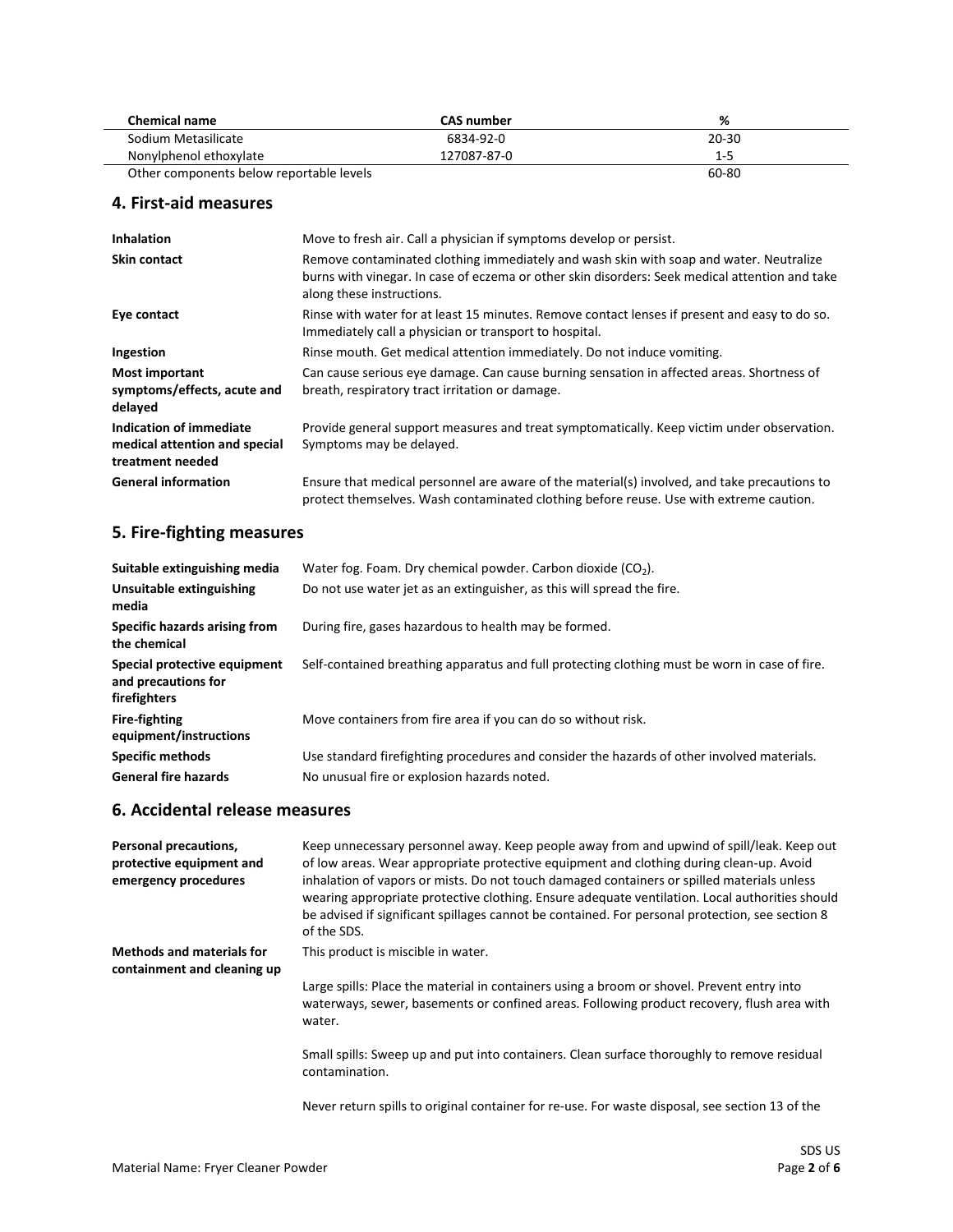SDS.

**Environmental precautions** Avoid discharge into areas not consistent with package labeling.

#### **7. Handling and storage**

| <b>Precautions for safe handling</b>          | Avoid breathing mist or vapor. Avoid contact with eyes, skin, and clothing. Avoid prolonged<br>exposure. Provide adequate ventilation. Wear appropriate personal protective equipment.<br>Observe good industrial hygiene practices. |
|-----------------------------------------------|--------------------------------------------------------------------------------------------------------------------------------------------------------------------------------------------------------------------------------------|
| Conditions for safe storage,<br>including any | Store in original tightly closed container. Store away from incompatible materials (see section<br>10 of the SDS).                                                                                                                   |
| incompatibilities                             |                                                                                                                                                                                                                                      |

### **8. Exposure controls/personal protection**

#### **Occupational exposure limits**

Not available.

| <b>Biological limit values</b><br>Not available. |                                                                                                                                                                                                                                                                                                                                                                                                                                    |
|--------------------------------------------------|------------------------------------------------------------------------------------------------------------------------------------------------------------------------------------------------------------------------------------------------------------------------------------------------------------------------------------------------------------------------------------------------------------------------------------|
| Appropriate engineering<br>controls              | Good general ventilation (typically 10 air changes per hour) should be used. Ventilation rates<br>should be matched to conditions. If applicable, use process enclosures, local exhaust<br>ventilation, or other engineering controls to maintain airborne levels to an acceptable level. It<br>is recommended that users of this product perform a risk assessment to determine the<br>appropriate personal protective equipment. |
|                                                  | Individual protection measures, such as personal protective equipment                                                                                                                                                                                                                                                                                                                                                              |
| Eye/face protection                              | Avoid contact with eyes. Wear safety glasses with side shields (or goggles).                                                                                                                                                                                                                                                                                                                                                       |
| <b>Skin protection</b>                           |                                                                                                                                                                                                                                                                                                                                                                                                                                    |
| Hand protection                                  | Wear appropriate chemical resistant gloves.                                                                                                                                                                                                                                                                                                                                                                                        |
| Other                                            | Wear appropriate chemical resistant clothing. Use of an impervious apron is recommended.                                                                                                                                                                                                                                                                                                                                           |
| <b>Respiratory protection</b>                    | In case of insufficient ventilation, wear suitable respiratory equipment.                                                                                                                                                                                                                                                                                                                                                          |
| <b>Thermal hazards</b>                           | Wear appropriate thermal protective clothing, when necessary.                                                                                                                                                                                                                                                                                                                                                                      |
| <b>General hygiene</b><br>considerations         | When using do not smoke or use chewing tobacco. Always observe good personal hygiene<br>measures, such as washing after handling the material and before eating, drinking, and/or<br>smoking. Routinely wash work clothing and protective equipment to remove contaminants.<br>Contaminated work clothing should not be allowed out of the workplace.                                                                              |

### **9. Physical and chemical properties**

| Appearance                 |                      |
|----------------------------|----------------------|
| <b>Physical State</b>      | Powder               |
| Color                      | Yellow/orange.       |
| Odor                       | Characteristic.      |
| <b>Odor threshold</b>      | Not available.       |
| рH                         | 12-13 (10% solution) |
| Melting/freezing point     | Not applicable.      |
| Initial boiling point and  | Not applicable.      |
| boiling range              |                      |
| Flash point                | Not applicable.      |
| <b>Evaporation rate</b>    | Not available.       |
| Flammability               | Not available.       |
| <b>Flammability Limits</b> |                      |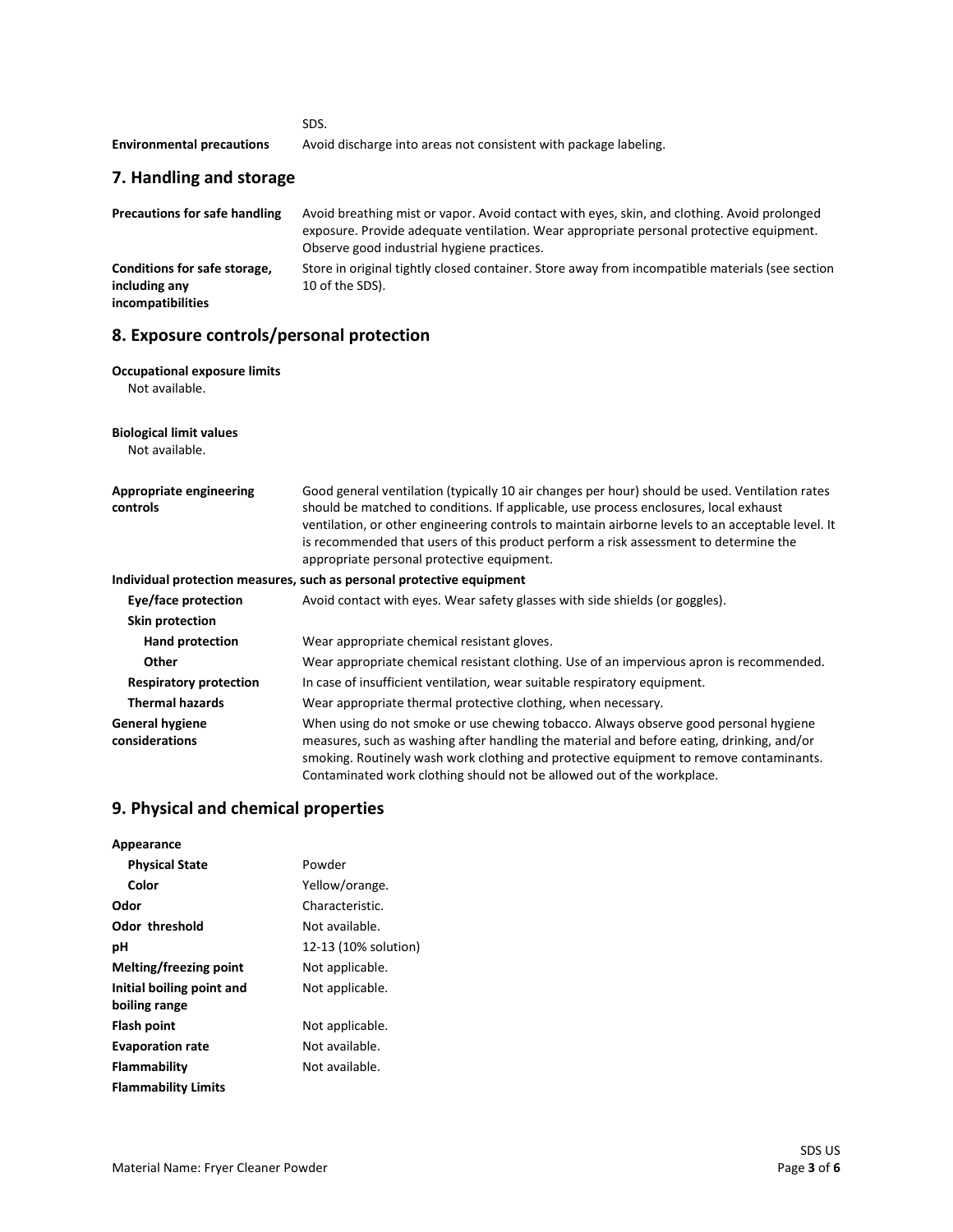| Upper                            | Not available. |
|----------------------------------|----------------|
|                                  |                |
| Lower                            | Not available. |
| Vapor pressure                   | Not available. |
| Vapor density                    | Not available. |
| Specific gravity (water=1)       | 1.81           |
| Solubility in water              | Soluble.       |
| <b>Partition coefficient</b>     | Not available. |
| (n-octanol/water)                |                |
| <b>Auto-ignition temperature</b> | Not available. |
| <b>Decomposition temperature</b> | Not available. |
| <b>Viscosity</b>                 | Not available. |

#### **10. Stability and reactivity**

| Reactivity                                   | This product is stable and non-reactive under normal conditions of use. |
|----------------------------------------------|-------------------------------------------------------------------------|
| <b>Chemical stability</b>                    | Material is stable under normal conditions. Store in a cool dark place. |
| <b>Possibility of hazardous</b><br>reactions | Hazardous polymerization does not occur                                 |
| <b>Conditions to avoid</b>                   | Avoid storage in elevated temperatures.                                 |
| Incompatible materials                       | Bases, amines, metals.                                                  |
| <b>Hazardous decomposition</b><br>products   | Hydrogen. In case of fire see section 5.                                |

#### **11. Toxicological information**

| Information on likely routes<br>of exposure                                        |                                                                 |
|------------------------------------------------------------------------------------|-----------------------------------------------------------------|
| Ingestion                                                                          | Do not ingest. May be harmful if swallowed.                     |
| <b>Inhalation</b>                                                                  | Do not inhale. May cause damage to the upper respiratory tract. |
| <b>Skin contact</b>                                                                | Can cause severe skin burns.                                    |
| Eye contact                                                                        | Can cause serious eye damage.                                   |
| Symptoms related to the<br>physical, chemical and<br>toxicological characteristics | Coughing, wheezing, shortness of breath.                        |
| <b>Acute toxicity</b>                                                              | May be harmful if swallowed.                                    |

**Product Route and Species LD**<sub>50</sub> Fryer Cleaner Powder (CAS mixture) **Acute** *Oral*, rat 2,540 mg/kg estimated \*Estimates for product may be based on additional component data not shown **Skin corrosion/irritation** Can cause severe skin burns. **Serious eye damage/ irritation** Can cause serious eye damage. **Respiratory sensitization** Not considered a respiratory sensitizer. **Skin sensitization** Not considered a skin sensitizer. **Germ cell mutagenicity** No data available to indicate product or any components present at greater than 0.1% are mutagenic or genotoxic. **Carcinogenicity Not considered a carcinogen. OSHA Specifically Regulated Substances (29 CFR 1910.1001-1050)**

Not Listed.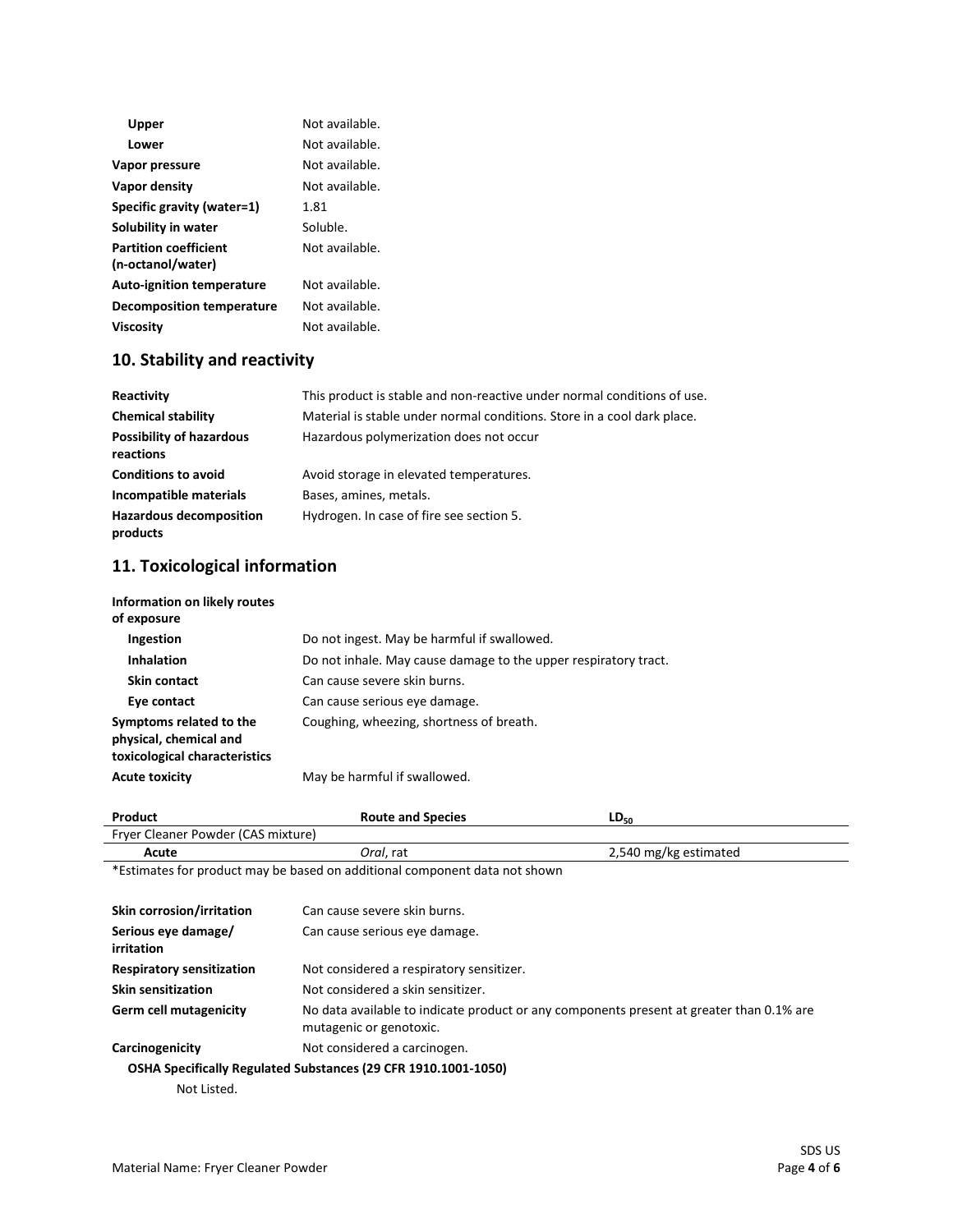| <b>Reproductive toxicity</b>                          | No data available.                                                         |
|-------------------------------------------------------|----------------------------------------------------------------------------|
| Specific target organ toxicity<br>- single exposure   | May cause damage to the upper respiratory tract with prolonged inhalation. |
| Specific target organ toxicity<br>- repeated exposure | No data available.                                                         |
| <b>Aspiration hazard</b>                              | No data available.                                                         |

## **12. Ecological information**

# **Ecotoxicity**

| Product                            | <b>Species</b> | Test Results                   |
|------------------------------------|----------------|--------------------------------|
| Fryer Cleaner Powder (CAS mixture) |                |                                |
| Aquatic                            |                |                                |
| Fish                               | Fathead minnow | $LC_{50}$ = 93 mg/L estimated  |
| Crustacea                          | Daphnia Magna  | $EC_{50}$ = 170 mg/L estimated |

\*Estimates for product may be based on additional component data not shown

| Persistence and degradability                                 | No data available.                                           |
|---------------------------------------------------------------|--------------------------------------------------------------|
| <b>Bioaccumulative potential</b>                              | Bioaccumulative potential is low.                            |
| Partition coefficient n-octanol/water ( $log K_{\text{OW}}$ ) |                                                              |
|                                                               | Not available.                                               |
| Mobility in soil                                              | No data available.                                           |
| Other adverse effects                                         | May be harmful to plants or wildlife in high concentrations. |

## **13. Disposal considerations**

| <b>Disposal instructions</b>          | Collect and reclaim or dispose in sealed containers at licensed waste disposal site. Dispose of<br>contents/container in accordance with local/regional/national/international regulations.                             |
|---------------------------------------|-------------------------------------------------------------------------------------------------------------------------------------------------------------------------------------------------------------------------|
| Local disposal regulations            | Dispose in accordance with all applicable regulations                                                                                                                                                                   |
| Hazardous waste code                  | The waste code should be assigned in discussion between the user, the producer and the<br>waste disposal company.                                                                                                       |
| Waste from residues/unused<br>product | Dispose of in accordance with local regulations. Empty containers or liners may retain some<br>product residues. This material and its container must be disposed of in a safe manner. (see:<br>Disposal instructions). |
| <b>Contaminated packaging</b>         | Empty containers should be taken to an approved waste handling site for recycling or<br>disposal. Since emptied containers may contain product residue, follow label warnings even<br>after container is emptied.       |

### **14. Transport information**

| I<br>۰.<br>۰,<br>۰.<br>., |
|---------------------------|
|---------------------------|

| <b>UN number</b>                                                                      | UN1759                                                                   |
|---------------------------------------------------------------------------------------|--------------------------------------------------------------------------|
| UN proper shipping name                                                               | Corrosive solids, n.o.s. (contains: Sodium metasilicate)                 |
| Transport hazard class(es)                                                            |                                                                          |
| Class                                                                                 | 8                                                                        |
| Subsidiary risk                                                                       | ۰                                                                        |
| Packaging group                                                                       | Ш                                                                        |
| <b>Marine pollutant</b>                                                               | No                                                                       |
| <b>Special precautions for user</b>                                                   | Read safety instructions, SDS, and emergency procedures before handling. |
| <b>Transport in bulk according</b><br>to Annex II of MARPOL 73/78<br>and the IBC Code | Not intended to be transported in bulk.                                  |